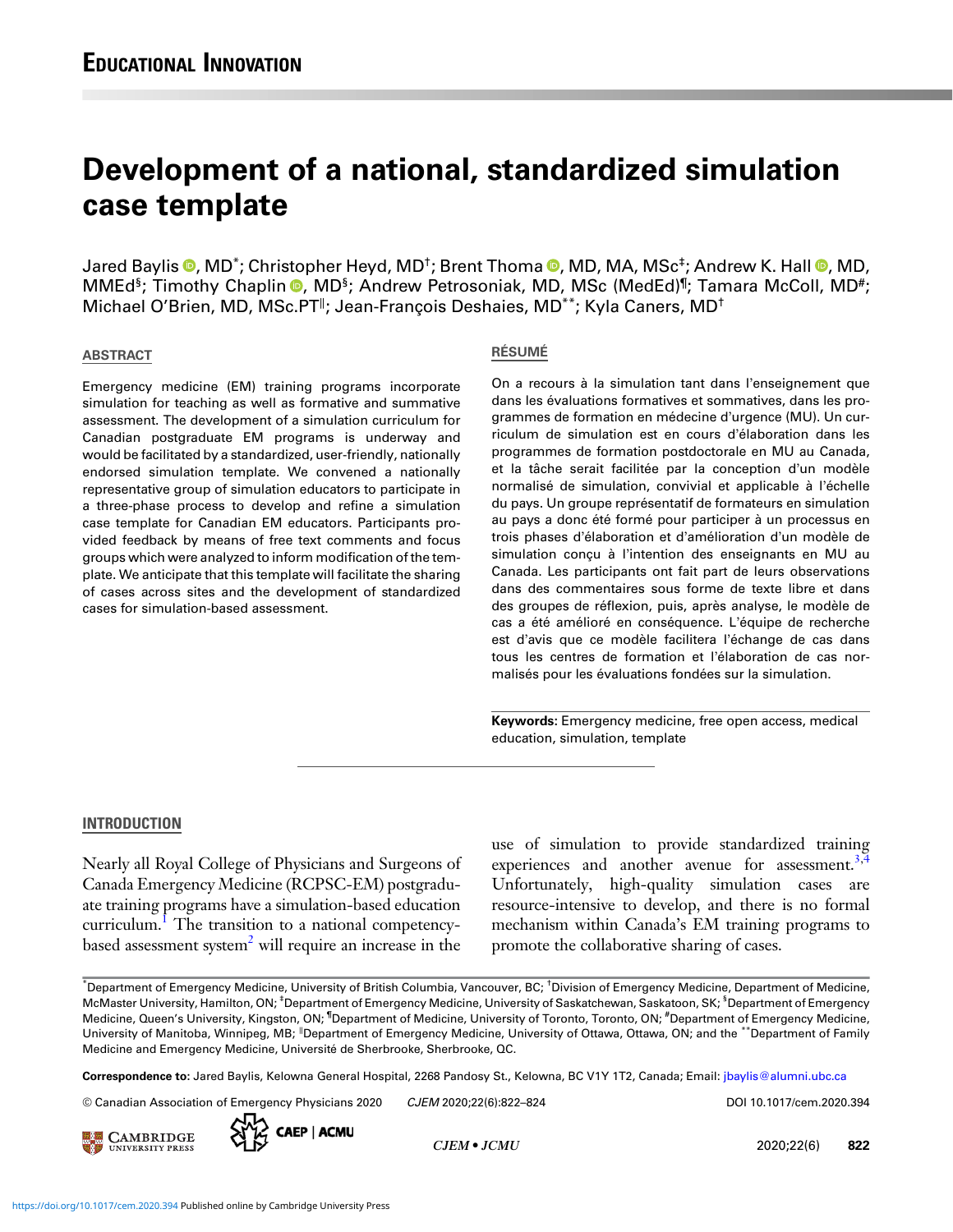A standardized national scenario template could facilitate the development and sharing of high-quality simulation cases by providing a common framework. Simulation scenario templates guide the structure and delivery of simulation cases.<sup>[5](#page-2-0)</sup> The use of unfamiliar, external case templates is challenging for educators and simulation technicians (simulation center employees who assist with simulation cases) $<sup>6</sup>$  who must frequently</sup> revise them before use. Furthermore, national scholarly collaboration has been identified as fundamental to the advancement of simulation-based education in EM in  $Canada<sup>7</sup>$  and a common template could assist with this goal.

We partnered with the EM Simulation Education Researchers Collaborative (EM-SERC), a group of simulation educators committed to advancing EM simulation-based education in Canada by means of collaborative research and knowledge translation, to develop a national simulation template.

## PURPOSE/RATIONALE

Well-developed simulation templates have the potential to facilitate the delivery of simulation-based education by assisting users in organizing scenarios and identifying potential challenges before implementation.<sup>[5](#page-2-0)</sup> Herein, we describe the development and refinement of a national EM simulation scenario template.

### DESCRIPTION OF INNOVATION

Several university-based simulation centers were already using the EM Sim Cases [\(https://emsimcases.com](https://emsimcases.com)) template; therefore, we chose to use it as our first draft for the template derivation process. We generated feedback on the template using three phases. We consulted members of the EM-SERC mailing list, which included 20 EM simulation educators representing every RCPSC-EM training site. We resolved conflicting comments using a democratic process.

In phase 1, we sought free-text feedback on the EM Sim Cases template by means of email. We received 65 comments from 11 respondents. Two authors (J.B. and K.C.) performed an inductive thematic analysis which identified four major themes (formatting, objectives, debriefing, and assessment tools). Fifty-one of 65 comments were incorporated into the revised template.

In phase 2, we sought free-text feedback on the revised template by means of email. Two authors (J.B. and K.C.) conducted a second thematic analysis of 40 comments from 12 respondents and identified three broad themes (formatting, objectives, and debriefing). We incorporated 30 out of 40 comments into the penultimate template.

In phase 3, we sought feedback on the penultimate template by means of focus groups with simulation educators and technologists at six Canadian universityaffiliated simulation programs across four provinces. Several sites also included nurses, respiratory therapists, and physicians from specialties other than EM. An investigator at each site led their local focus group using guided questions (online Supplemental Appendix A) soliciting participant feedback for the overall template and each individual section. The feedback was collected using either audio recordings or written notes. The feedback was transcribed and e-mailed to J.B. and K.C. This phase generated 98 specific comments which we grouped by template section and served to inform the final template (Supplemental Appendix B).

# **DISCUSSION**

We describe a structured process, endorsed by Canadian simulation educators, to develop an iteratively refined simulation case template. The incorporation of feedback from key EM simulation educators across the country will improve the successful and wide-ranging adoption of the template. We anticipate this product will facilitate the collaboration of simulation initiatives nationwide. Specifically, this template will support: (1) a reduction in the duplication of efforts across sites by facilitating the sharing of simulation cases; (2) a national collaboration for the development of both simulation cases and curricula; and (3) multicenter simulation-based research by removing confounders related to the local adoption of an unfamiliar case template. This will be important to improve the rigour and validity of data by reducing inter-site variability.

The template will be particularly important for the use of simulation in national high-stakes assessment and multisite research. Simulations used for high-stakes assessment and high-quality research must be reproducible to strengthen their validity. $8$  The standardization of cases is imperative to meet these objectives<sup>9</sup> and the consistent use of a template is likely to lead to comfort among faculty and technicians running the cases.<sup>10</sup>